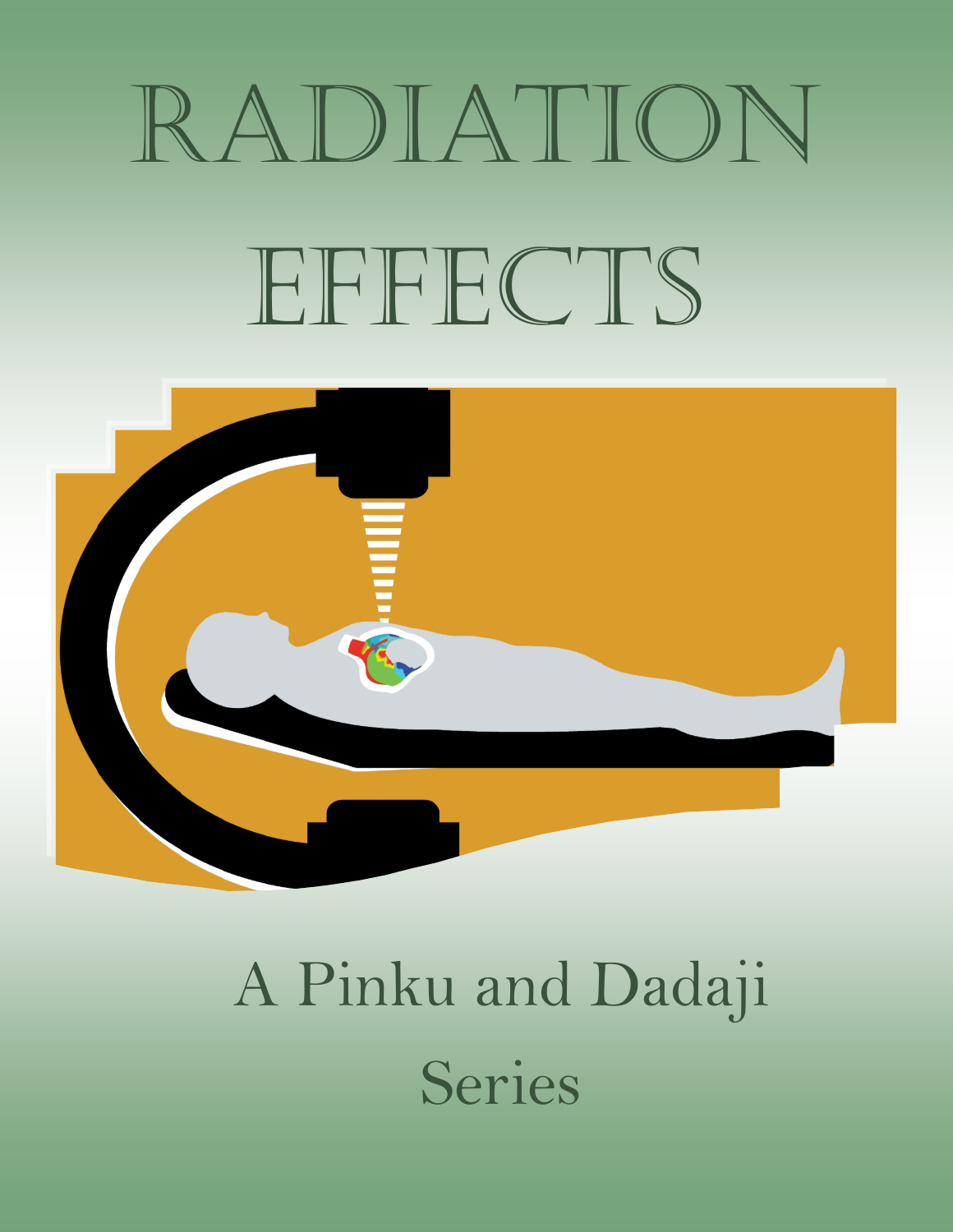#### *Radiation is good and bad both*

Pinku: Good Morning Dadaji

Dadaji: Very good morning Pinku. So why did you get up so early today on a holiday?

Pinku: Well Dadaji, I need to prepare to write an essay on radiation and its effects.

Dadaji: Hmm… seems to be a very good topic.

Pinku: Dadaji can you give more insight on this topic so that I can easily write my essay please.

Dadaji: Oh Sure! To understand radiation, you must know what radio-active elements are. To understand what radio-active elements are, you should first understand what an element is? Can you give me any example of elements you know?

Pinku: Yes I do know. Oxygen, hydrogen, calcium, nitrogen so on and so forth…

Dadaji: Do you know why they are called elements?

Pinku: Yes I do Dadaji. An element is a pure substance that cannot be broken down by chemical methods into simpler components. For example, the element gold cannot be broken down into anything other than gold. If

#### Controlled radiation has always been good to human kind

you kept hitting gold with a hammer, the pieces would get smaller, but each piece will always be gold.

Dadaji: Wow! You are brilliant Pinku. Adding to what you said, elements consist of only one type of atom. An atom is the smallest particle of an element that still has the same properties of that element. All atoms of a specific element have exactly the same chemical makeup, size, and mass.

Pinku: Now what is this atom Dadaji?

Dadaji: Atoms are the basic building blocks of ordinary matter. Atoms can join together to form molecules, which in turn form most of the objects around you. An atom itself is made up of three tiny kinds of particles called subatomic particles namely, protons, neutrons, and electrons. The protons and the neutrons make up the center of the atom called the nucleus and the electrons fly around above the nucleus in a small cloud.

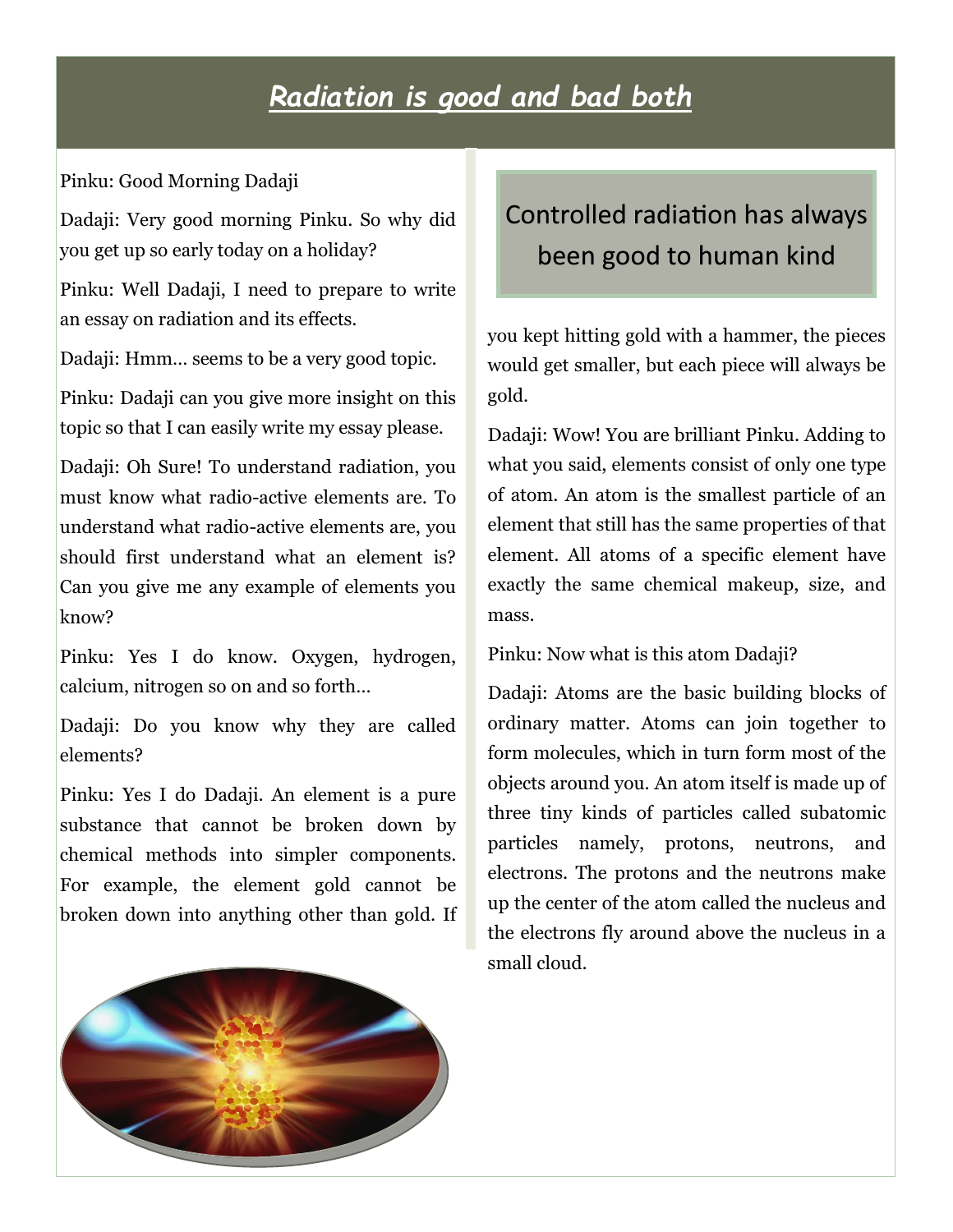#### *Controlled Radiation is always good*

As per deeper study, even protons and the neutrons are made up of particles called quarks and gluons.

Pinku: I understood Dadaji but why are telling all these things to me?

Dadaji: Good question Pinku. You should now know what a radioactive element is. Radioactive element is an element subject to spontaneous degeneration of its nucleus accompanied by the emission of alpha particles, beta particles, or gamma rays. All elements with atomic numbers greater than 83 are radioactive. Naturally occurring radioactive elements include radium, thorium, and uranium.

Pinku: I understood what a nucleus is but, what is this term degeneration of nucleus?

Dadaji: Each atom has a set number of protons and neutrons in the nucleus, but sometimes there are more or less neutrons than usual, which make the element an isotope. Elements can be distinguished from isotopes by their mass number, or the total number of neutrons and protons in an atom. If there are more or less, the isotope will have a different mass

### Be aware and Be away from radiation

number than the original element. For example, normally carbon has 6 protons and 6 neutrons, giving it a mass number of 12. The isotope carbon-14 has two extra neutrons, making the isotope carbon-14. Isotopes are usually, unstable and release neutrons, protons, or energy as time goes on called degeneration of nucleus or radioactive decay.

Pinku: How is that related to our topic radiation?

Dadaji: Radioactive decays are of three types called alpha, beta, and gamma decays respectively. During each of these decay's radiations called alpha rays, beta rays and gamma rays gets released.

Pinku: How do these rays affect human beings Dadaji?

Dadaji: Well! Alpha decay releases the largest particle during radioactive decay, which consists of two neutrons and two protons.

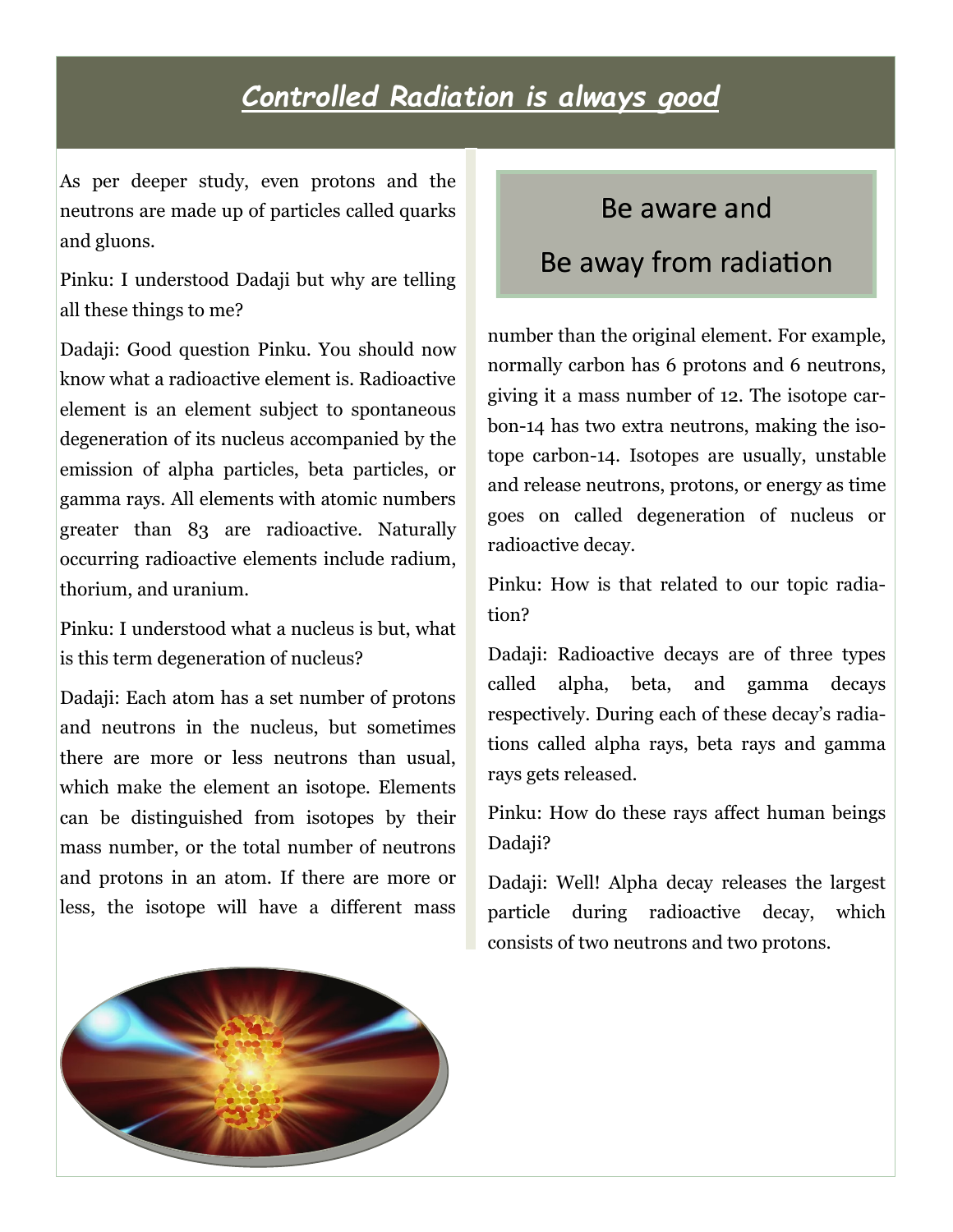#### *Lighter Radiation penetrate more*

This type of decay ejects the subatomic particles very quickly, which can damage our cells if they get into our bodies. However, since alpha particles are very big, they don't get too far and are easily blocked by our clothing. When an element undergoes alpha decay, it releases protons, which turn it into a different element entirely. Beta decay occurs when one neutron ejects an electron and becomes a proton. Alpha decay often creates unstable isotopes that undergo beta decay. Beta particles are a bit lighter than alpha particles, so they can go farther and penetrate materials deeper. However, clothing will still stop beta particles. In gamma decay no particles are released, but the isotopes formed by alpha and beta decay still have too much energy. The energy is released as gamma rays. These rays penetrate the farthest and can even go through a foot of concrete. Gamma rays are very damaging to human beings.

Pinku: Is gamma ray's used by human beings?

Dadaji: Yes Pinku. Gamma rays are used to treat some types of cancer, since the rays also kill cancer cells.

Burning candle emits radiation as heat and light.

#### Pinku: What about Beta ray's?

Dadaji: Beta rays have a number of important uses in industrial processes. Since they can pass through some materials, they are used to gauge the thickness of films of material coming off production lines such as paper and plastic film. A similar process checks the integrity of sewn seams in textiles. In another application, the thickness of various coatings, such as paints, can be deduced from the amount of beta particles scattered back from that surface. In a process known as brachytherapy, beta radioisotopes can be used to irradiate areas inside a patient to prevent the growth of certain tissues. Beta particles are also used in some forms of therapy to kill cancer cells similar to gamma rays. In addition, the emission of beta particles is used indirectly in the medical scanning technique known as positron emission tomography (PET).

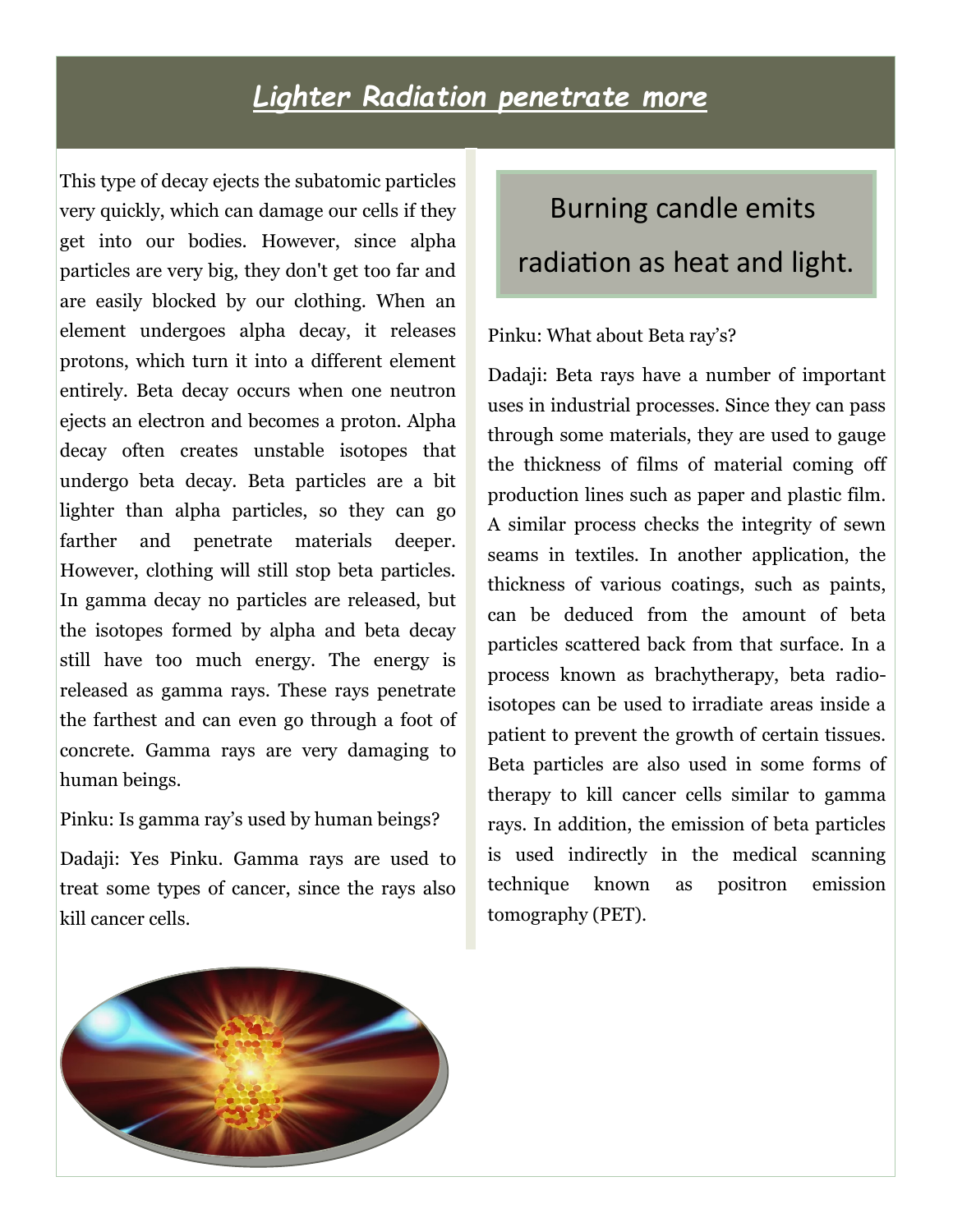#### *Reduce pollution to avoid UV Radiation*

#### Pinku: and Alpha rays?

Dadaji: There are several uses of Alpha radiation such as it is used in some smoke detectors. The alpha particles from americium-241 bombard air molecules, knocking electrons free. These electrons are then used to create an electrical current. Smoke particles disrupt this current, triggering an alarm. Radioisotope thermoelectric generators are used to power a wide array of satellites and spacecraft. Alpha radiation is used as an energy source to power heart pacemakers. Plutonium-238 is used as the fuel source for such batteries; with a half-life of 88 years, this source of power provides a long lifespan for pacemakers. Alpha radiation is also used to power a wide array of seismic and other oceanographic devices.

Pinku: Wow! So many uses of radiations… Now tell me which are the rays which enter earth atmosphere?

Dadaji: Some infrared, some ultraviolet, and microwaves, pass through the atmosphere and reaches the Earth's surface. Gamma rays, X -rays, most of the ultraviolet and some of the infrared are absorbed by the atmosphere

#### Alpha, Beta, Gamma Decay is due to unstable atoms

and do not reach the Earth's surface. Ozone layer is responsible for protecting the mother earth from these radiations.

Pinku: Ozone layer… hmm… I have heard about this layer. Can you elaborate Dadaji?

Dadaji: Well! The ozone layer acts as a filter for the shorter wavelength and highly hazardous ultraviolet radiation (UVR) from the sun, protecting life on Earth from its potentially harmful effects such as skin allergies and sometimes leading to cancer on too much of exposure to UVR.

Pinku: Yes! Now I remember, ozone layer is getting depleted by the pollution caused by us humans.

Dadaji: True Pinku… Today, there is widespread concern that the ozone layer is deteriorating due to the release of pollution containing the chemicals chlorine, fluorine and bromine.

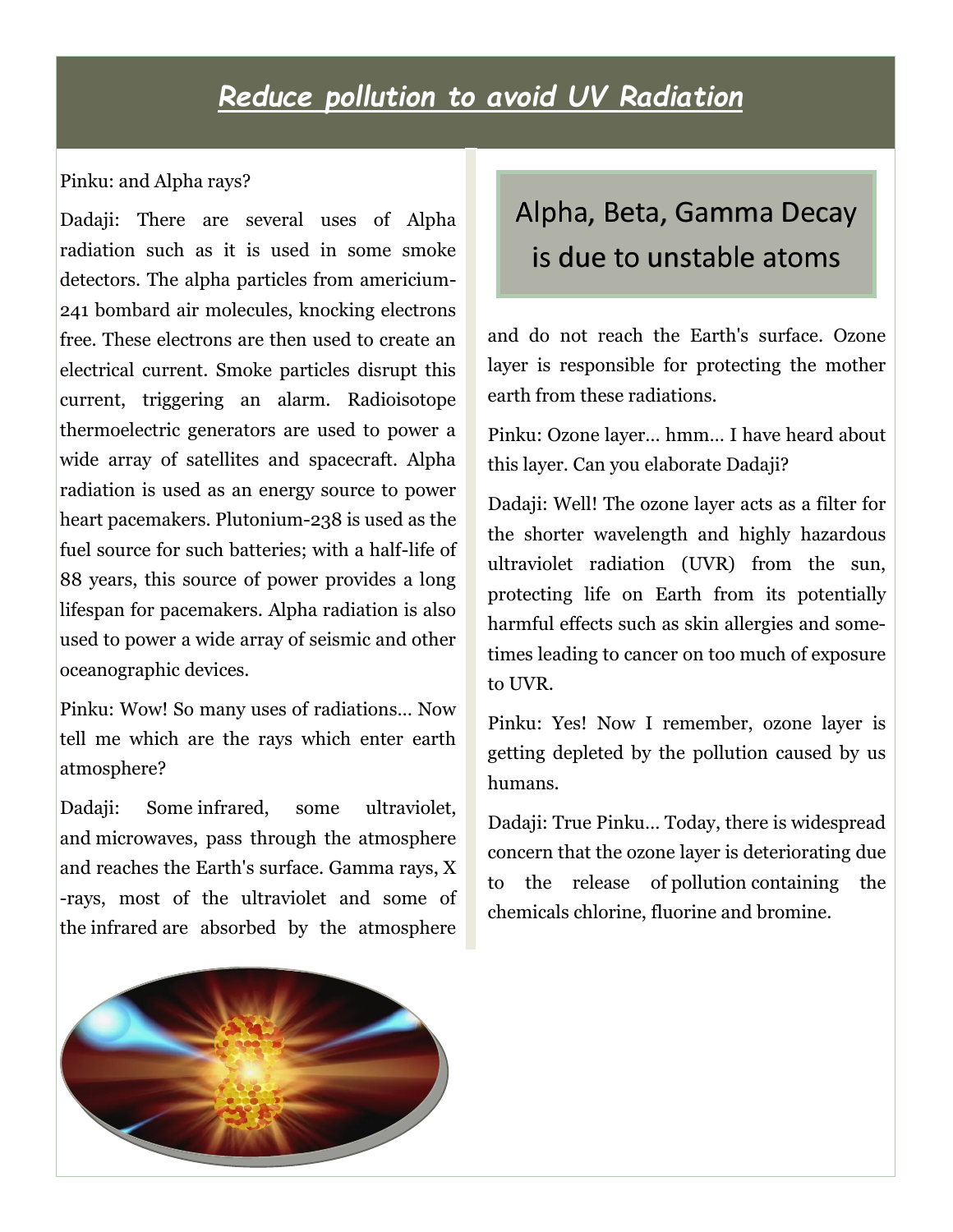#### *Someone should build ozone layer one day*

You must have heard Chloro Fluoro Carbon or CFC's, they deteriorate Ozone and allow large amounts of ultraviolet B rays to reach Earth, which can cause skin cancer and cataracts in humans and harm animals as well.

Pinku: If we are adept in so many chemical compositions, why human is unable to create ozone layer?

Dadaji: To fix the ozone hole, we need to constantly pour more ozone into the stratosphere. This is not a reasonable solution, primarily because the amount of energy needed to pump ozone into the stratosphere is overwhelming. It would require over 500 billion watts of power to constantly pour the necessary ozone into the stratosphere to make up for what CFCs destroy.

Pinku: But! Somebody should start pumping it or we will see a day of extinction. Why not a world forum be started to fill up Ozone.

Dadaji: That's a fantastic suggestion Pinku. People who have similar thinking like you hopefully start investing in Ozone one day.

Pinku: Hopefully. Let me change the topic now Dadaji, tell me why X-rays do not affect our

## Chloro Flouro Carbon's Deplete the Ozone Layer

body when our body scans is done though these rays in hospitals?

Dadaji: I will answer that, however, you should know the story behind X-rays. X-rays were discovered in 1895 by Wilhelm Conrad Roentgen who was a Professor at Wuerzburg University in Germany. Working with a cathode -ray tube in his laboratory, Roentgen observed a fluorescent glow of crystals on a table near his tube. The tube that Roentgen was working consisted of a glass envelope (bulb) with positive and negative electrodes encapsulated in it. The air in the tube was evacuated, and when a high voltage was applied, the tube produced a fluorescent glow. Roentgen shielded the tube with heavy black paper, and discovered a green colored fluorescent light generated by a material located a few feet away from the tube.

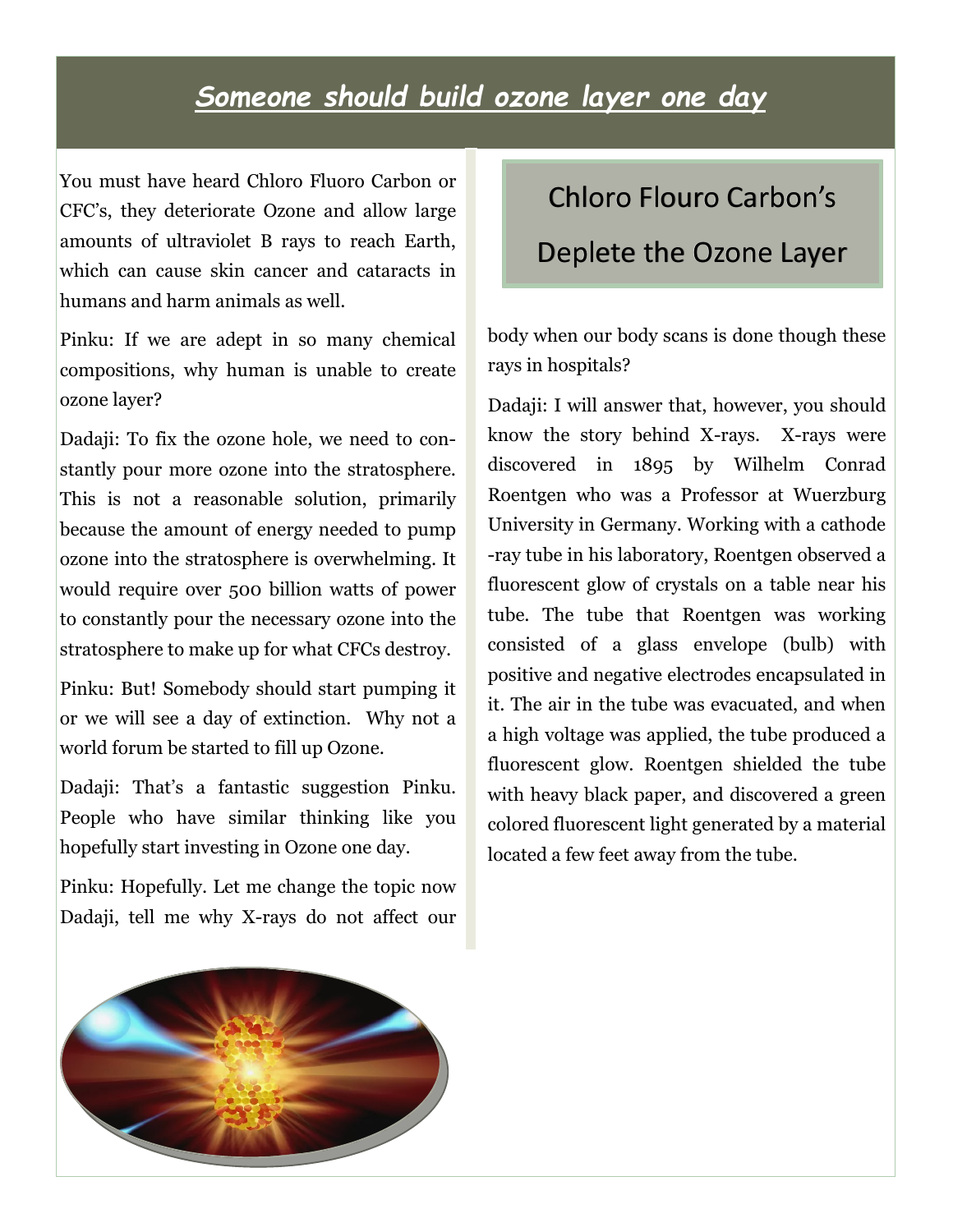#### *Avoid high radiation frequency devices*

He concluded that a new type of ray was being emitted from the tube. This ray was capable of passing through the heavy paper covering and exciting the phosphorescent materials in the room. He found that the new ray could pass through most substances casting shadows of solid objects. Roentgen also discovered that the ray could pass through the tissue of humans, but not bones and metal objects. One of Roentgen's first experiments late in 1895 was a film of the hand of his wife, Bertha. Now to your answer your question, X-rays are dangerous but not when controlled properly.

Meaning, a low dose of X-rays radiation is made enter through our body to check whether there is a fracture or not is fine. Now, how it works? This beam travels through the air, comes into contact with our body tissues; Since, soft tissue, such as skin and organs, cannot absorb the high -energy rays, the beam passes through them however, dense materials inside our bodies, like bones, absorb the radiation hence; their image is imprinted on the metal film.

Pinku: Got it. That's about X-ray. Great gyan Dadaji... Let's now talk about Wi-Fi's. What

#### Wi-Fi is Radio Frequency Communication Device.

about normal Wi-Fi what rays are remitted by Wi-Fi? Are they dangerous?

Dadaji: Wi-Fi is one of the radio frequency communication devices. A wireless router is used for transmission that connects to your computer (or computers)/mobile using radio waves instead of cables. Wireless routers give off electromagnetic radiation in the low-gigahertz frequency. This level is considered not potentially dangerous to people even though it is not risk free. Electro-magnetic radiations pass through walls but, it is not considered dangerous as radio radiations are non-ionizing radiations meaning, this radiation does not have enough energy to ionize atoms (Ionization is the process by which an atom or a molecule acquires a negative or positive charge by gaining or losing electrons which can cause other chemical changes hence, dangerous to humans).

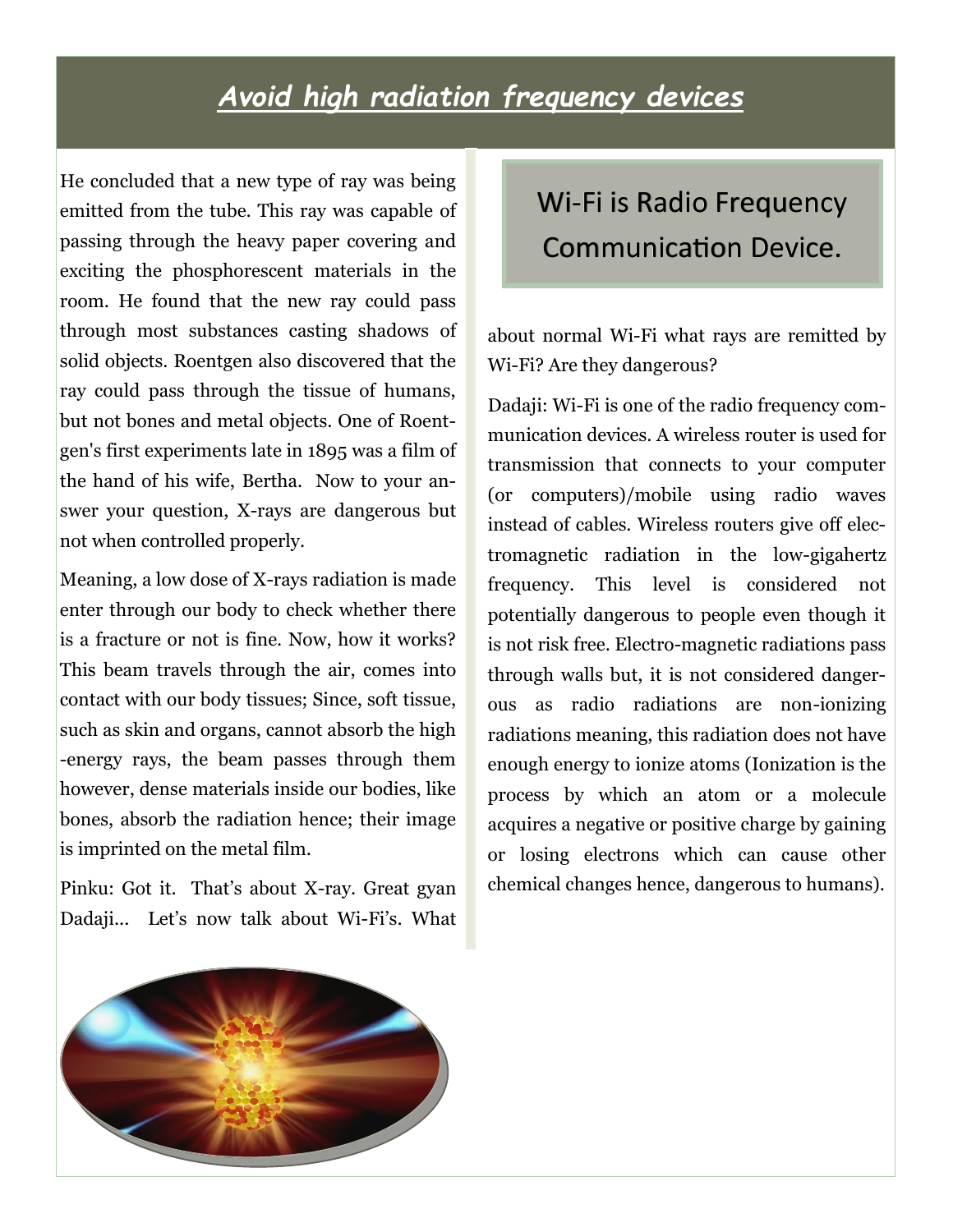#### *Avoid Wi-Fi and avoid radiation sickness*

Pinku: But isn't too much of radiation dangerous every other house now has a wi-fi?

Dadaji: We exactly do not know the broad affect Pinku but, Wi-Fi's non-ionizing wavelengths that are longer than light tend not to be dangerous.

Pinku: What about rays of mobile phones Dadaji how dangerous they are?

Dadaji: It's not different Pinku. Mobile phones also use radio frequency radiations. Hence, you may prefer to use less of mobile phones. Not only, mobile phones are addictive but keeping mobile closed to your body for longer time, may have radiation effects on your body as well. If someone talks for hours through mobile phone, there are chances that these radiations may cause brain cancer.

Pinku: Well then what about people who are actually working in radiations area say workers working or staying near nuclear plants?

Dadaji: Well! At high doses, ionizing radiation can cause immediate damage to a person's body, including radiation sickness and death. Ionizing radiation is also a carcinogen, even at

#### Carcinogen Causes

Cancer

low doses; it causes cancer primarily because it damages DNA.

Pinku: Carcinogen and what is that?

Dadaji: A carcinogen is something that can cause you to have cancer. It may be a substance in the air, a product you use, or a chemical in foods and drinks. Radiation is one of the carcinogens.

Pinku: Can you give some more examples please?

Dadaji: Oh sure! Tobacco, asbestos, crispy brown foods…

Pinku: Crispy brown foods do you mean potato chips?

Dadaji: "Yes" you heard it right… Crispy fried potatoes contain high levels of harmful chemical acrylamide and acrylamide is a human carcinogen. Acrylamide is present in high quantity in fried potatoes, including French fries and potato chips.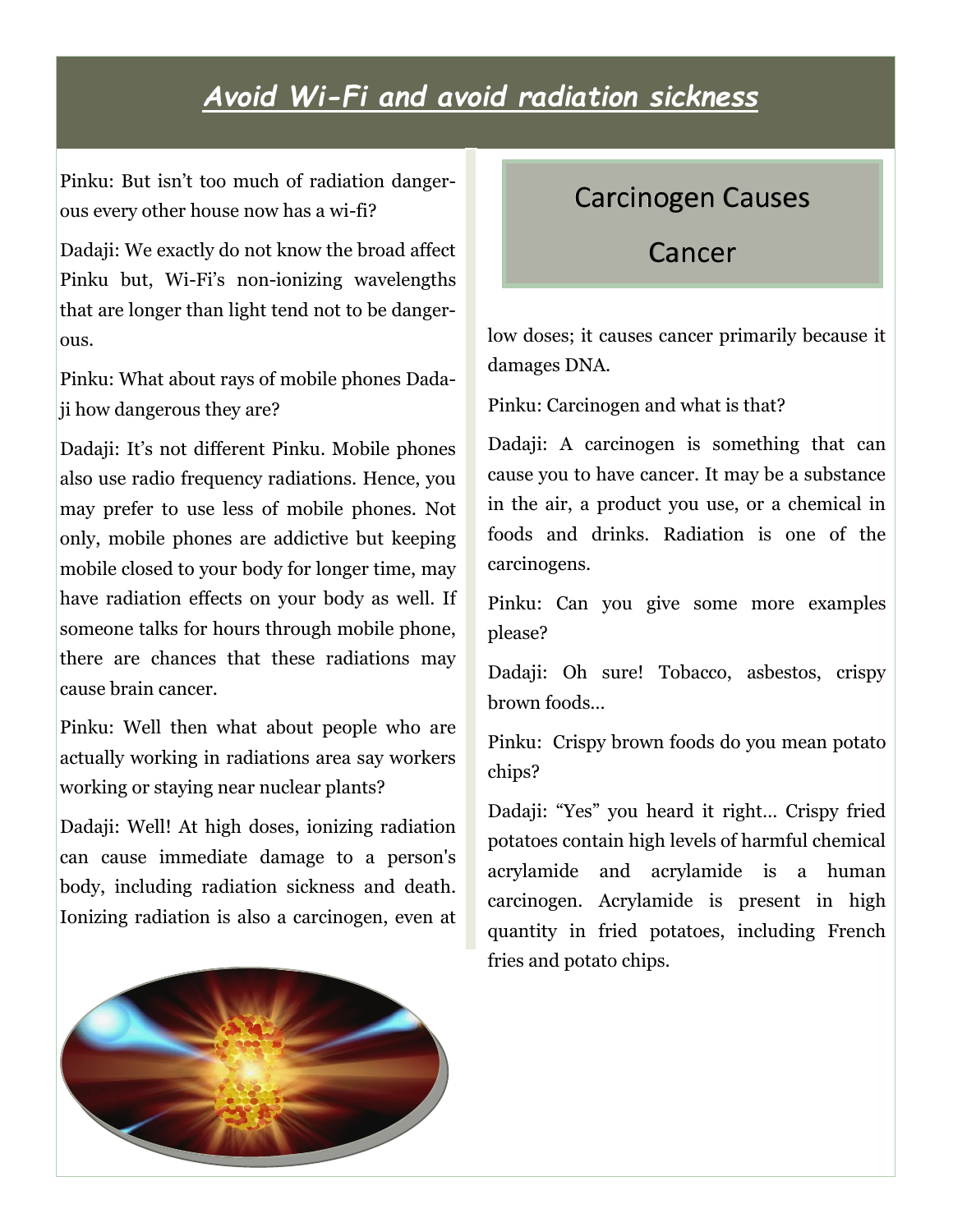#### *Try to avoid cooking food in ovens*

But, with the right potato variety, the risk can be minimized.

Pinku: Continuing the above topic, how then the nuclear plants take care of their employees?

Dadaji: Radiation workers in nuclear industry who receive doses of radiation are regularly measured and these records are maintained. If radiation protection standards are correctly followed by nuclear plants, the risk is minimal.

Pinku: Ah! I understood Dadaji. Ok let me get back to the more simple questions related to daily life. Please tell me cakes are prepared in microwave-ovens, meats are cooked in microwave-ovens. I understand oven is also based on radiations. Isn't it dangerous too?

Dadaji: Microwaves are high frequency radio waves (radiofrequency fields) and, like visible radiation (light), are parts of the electromagnetic spectrum. Other than ovens, microwaves are also used primarily for TV broadcasting, radar for air and sea navigational aids, and telecommunications including mobile phones. The design of microwave ovens ensures that the microwaves are contained within the oven and can

#### Radiation workers require

#### at-most measures

only be present when the oven is switched on and the door is shut. However, leakage is a problem. Microwave energy can be absorbed by the body and produce heat in exposed tissues. Organs with a poor blood supply and temperature control, such as the eye have a higher risk of thermal damage. Users should check that the door closes properly and that the safety interlocks devices, fitted to the door to prevent microwaves from being generated while it is open, work correctly. The door seals should be kept clean and there should be no visible signs of damage to the seals or the outer casing of the oven. If any faults are found or parts of the oven are damaged, it should not be used until it has been repaired by an appropriately qualified service engineer.

Pinku: Dadaji can you list out what kind of rays are used in what devices?

Dadaji: Oh! Sure Pinku. Here you go…

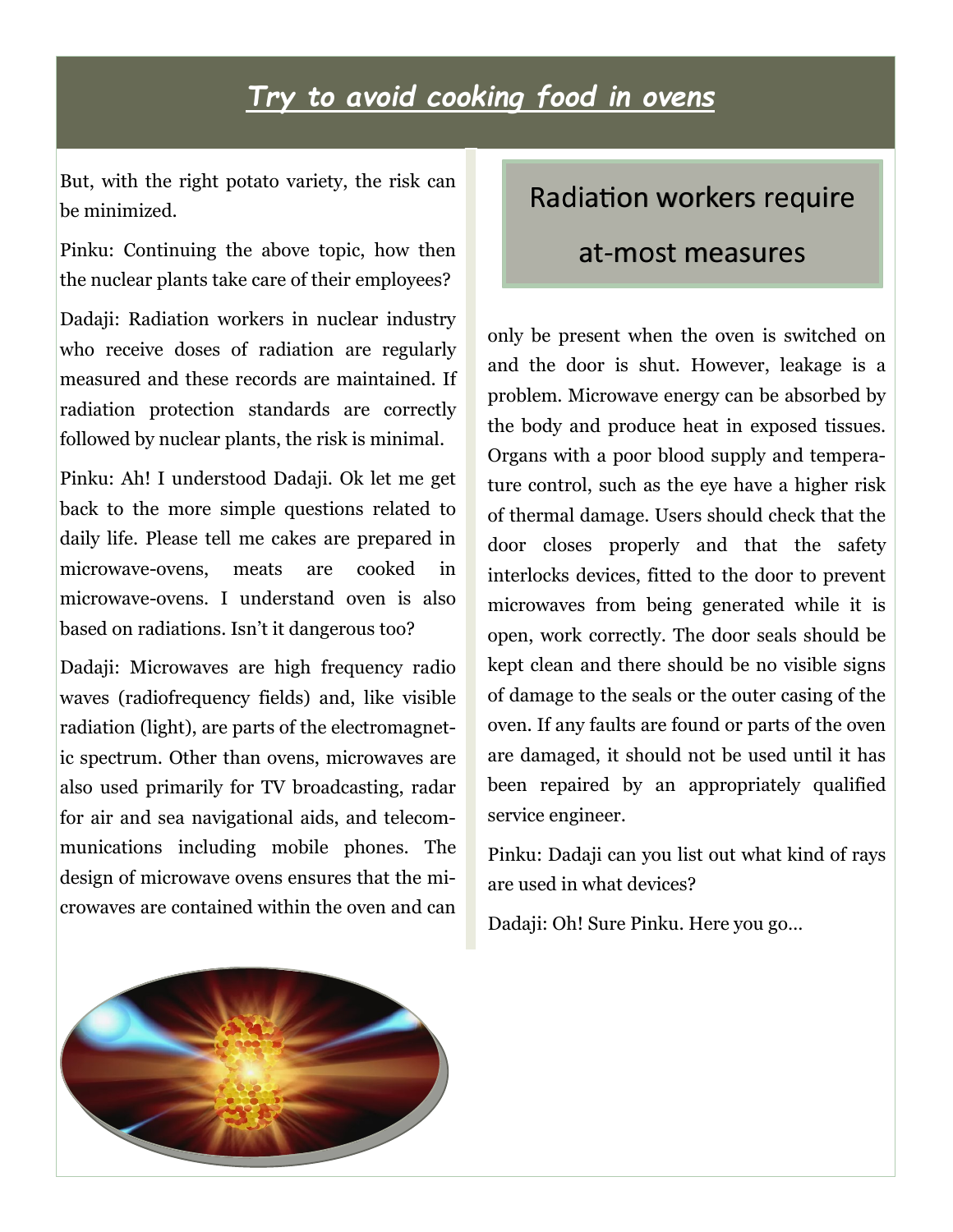#### *Infra red radiation is part of our life*

- $\Rightarrow$  CT Scan: Computed tomography (CT) scan is an imaging procedure that uses special xray equipment to create detailed pictures, or scans, of areas inside the body.
- $\Rightarrow$  Remote Controls: Remote Controls (such as TV remote) send signals using infrared radiation
- $\Rightarrow$  MRI: Magnetic resonance imaging combines a powerful magnet with radio waves (instead of X-rays) and a computer to manipulate these magnetic elements and create highly detailed images of structures in the body.
- $\Rightarrow$  Ultrasound: Ultrasound is safe and painless, and produces pictures of the inside of the body using sound waves. Ultrasound imaging, also called ultrasound scanning or sonography, involves the use of a small transducer (probe) and ultrasound gel placed directly on the skin.
- $\Rightarrow$  Laser surgery: Laser surgery is commonly used on the eye. Techniques used include LASIK, which is used to correct near and far-sightedness in vision, and photorefractive keratectomy, a proce-

#### Infrared waves are longer than those of visible light

dure which permanently reshapes the cornea using an excimer laser to remove a small amount of the human tissue.

- $\Rightarrow$  Radar: Full form of Radar is "radio detection and ranging." A radio wave is a type of electromagnetic radiation.
- $\Rightarrow$  Sonar: Sonar comes from the first letters of "sound navigation ranging." Sonar can detect and locate objects under the sea by echoes, much as porpoises and other marine animals navigate using their natural sonar systems.

Pinku: Ah! We did not discuss about infra-red radiations. Is it dangerous too Dadaji?

Dadaji: Well! We are immersed in infrared radiation every day. It is nothing more than heat. On the other hand, you certainly would not want to place your hand on a hot stove, in which case IR radiation would be dangerous. All objects that are not at absolute zero emit infrared radiation.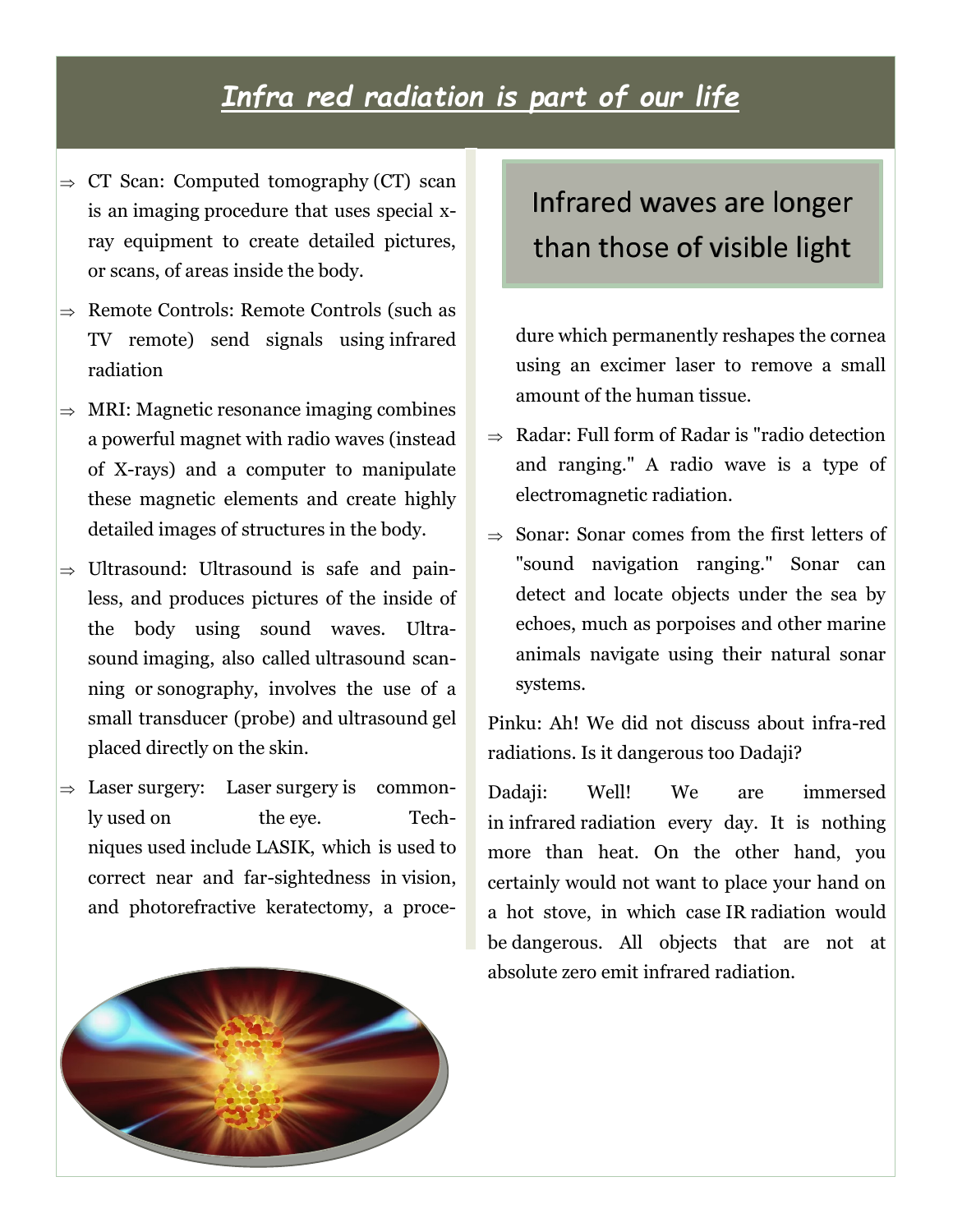#### *More altitude mean more radiation affect*

Pinku: and what about laser light?

Dadaji: Improperly used laser devices are potentially dangerous. Effects can range from mild skin burns to irreversible injury to the skin and eye.

Pinku: Ah! See that aero plane Dadaji… As these planes are routing high in altitude, do they have radiation affects?

Dadaji: Airliners are most exposed to radiation at higher altitudes, where the atmosphere is thinner. Hence, pilots are recommended they fly at lower altitudes when possible.

Pinku: Ah! Makes sense Dadaji. When so many radioactive materials are used say in medicine, radioactive nuclear plants etc., aren't these radioactive wastes harmful to us?

Dadaji: Wonderful question Pinku… Yes definitely and disposing them becomes extremely difficult as they are radioactive. There is a series to be followed while disposing such wastes which are collecting, sorting, treating, conditioning, storing and finally disposing safely. They cannot be just disposed; they need to be sealed in a special container which absorbs

#### Storage of Radioactive material requires specialization

radioactive rays. They are extremely harmful hence, require specialization. There are separate companies and specialized people who do this job.

Pinku: Interesting. If imagination is correct, nuclear plants require utmost care to be taken can you elaborate more on waste management in nuclear plants dadaji…

Dadaji: Oh sure Pinku. The nuclear wastes produced from nuclear power plants are classified into three categories (i.e. gas, liquid and solid wastes). Each nuclear power plant has its own waste processing facilities to properly treat the gas and liquid wastes generated during daily operation of the plant. The waste treatment process includes filtering, clean-up, storage, decay and dilution depending on the characteristics of the wastes and its radioactivity. When the radioactivity of the waste has diminished to a very low level, it would be released to the environment on condition that it would not exceed the permissible limit.

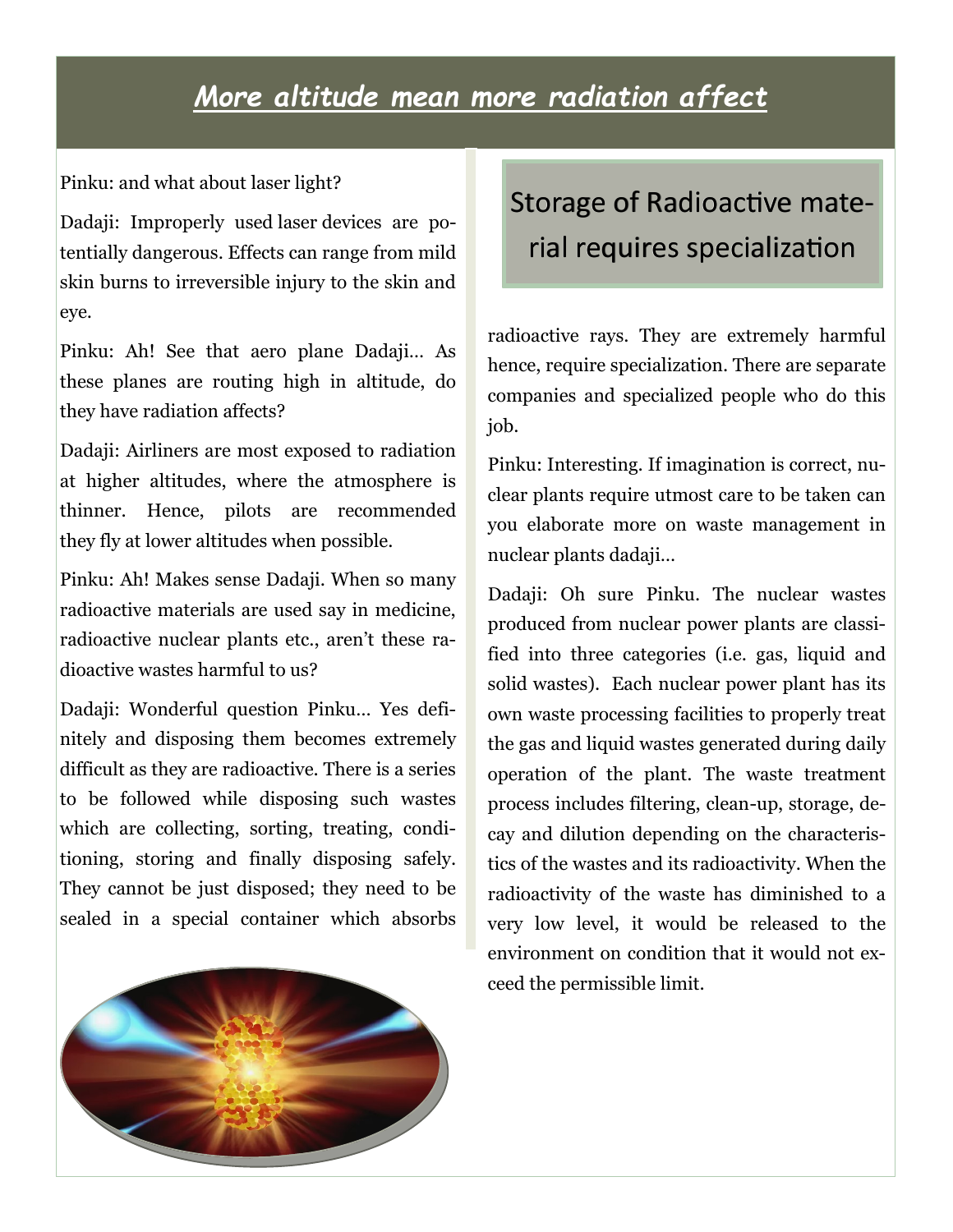#### *Disposing radioactive elements is risk*

The gaseous waste is released to the environment after treatment via the stack. The liquid waste is mixed and diluted with the effluent from the plant after treatment before discharging to the sea. But, solid nuclear wastes produced by the nuclear power station will not be released to the environment.

Pinku: Hmm… then what they do with the solid waste Dadaji?

Dadaji: Well! There are three types of solid nuclear wastes classified in terms of its radioactivity (i.e. low, intermediate and high-level wastes). Low-level waste (LLW) consists of daily refuse such as paper, gloves, plastic containers, disposable overalls and overshoes with low radioactive contamination. LLW is compressed into steel drums, sealed and stored temporarily at the nuclear power station and eventually be transported to the repository for disposal. Intermediate-level waste (ILW) consists of radioactive resin and chemical sludge, spent filter cartridges etc. collected from waste treatment process and maintenance work. ILW is solidified by mixing it with sand/cement and then poured into concrete drums. The ILW would be

#### Waste handling is the most difficult in nuclear plants

transported to the repository for burial eventually after temporary storage at the nuclear power station. The used fuel assemblies taken out from the reactor (spent fuel) during the refueling outage are regarded as High-level waste (HLW). The HLW contains highlyradioactive fission products and radionuclides with long-lived radioactivity. The spent fuels would be stored and cooled in the "spent fuel pool" inside the Fuel Building for about 10 years to allow for the radioactive decay of its nuclides and removal of the residual heat. The spent fuels would then be arranged for either reprocessing or direct deep underground burial in repository for HLW.

Pinku: When these plants require so much of care to be taken they why the nuclear power plants are encouraged by most of the governments in the world?

Dadaji: No Pinku, your information is wrong.